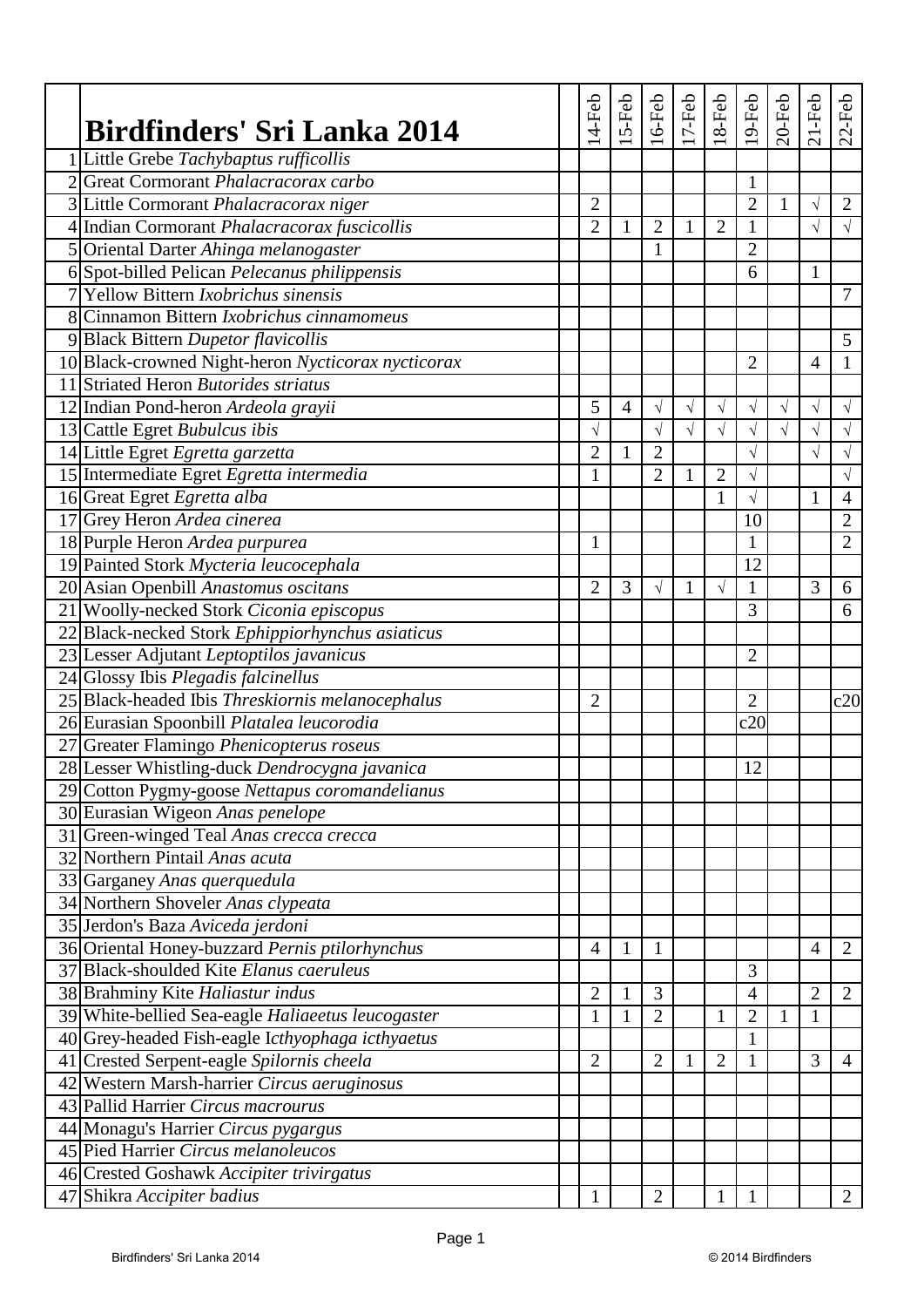| Birdfinders' Sri Lanka 2014                                   |   | 4-Feb          | $5-Feb$ | $16$ -Feb      | $17 - Feb$     | $18-Feb$    | $19$ -Feb        | $20$ -Feb | $21-Feb$     | $22-Feb$       |
|---------------------------------------------------------------|---|----------------|---------|----------------|----------------|-------------|------------------|-----------|--------------|----------------|
| 48 Besra Accipiter virgatus                                   |   |                |         |                |                |             |                  |           |              |                |
| 49 Common Buzzard Buteo buteo                                 |   |                |         |                |                |             |                  |           |              |                |
| 50 Black Eagle Ictinaetus malayensis                          |   |                |         | 1              |                |             |                  |           |              | 3              |
| 51 Booted Eagle Hieraaetus pennatus                           |   |                |         |                |                |             |                  |           |              | $\overline{2}$ |
| 52 Rufous-bellied Eagle Hieraaetus kienerii                   |   |                |         |                |                |             |                  |           |              |                |
| 53 Crested Hawk-eagle Nisaetus cirrhatus ceylonensis          |   |                |         | 1              |                |             | 4                |           |              | $\mathbf{1}$   |
| 54 Legge's Hawk-eagle Nisaetus kelaarti                       |   |                |         | $\overline{2}$ |                |             |                  |           |              |                |
| 55 Osprey Pandion haliaetus                                   |   |                |         |                |                |             |                  |           |              |                |
| 56 Common Kestrel Falco tinnunculus                           |   |                |         |                |                |             |                  |           |              |                |
| 57 Oriental Hobby Falco severus                               |   |                |         |                |                |             |                  |           |              |                |
| 58 Peregrine (Shaheen) Falcon Falco (peregrinus) peregrinator |   |                |         |                |                |             | 1                |           | 1            |                |
| 59 Painted Francolin Francolinus pictus                       |   |                |         |                |                |             |                  |           |              |                |
| 60 Blue-breasted Quail Coturnix chinensis                     |   |                |         |                |                |             |                  |           |              |                |
| 61 Jungle Bush-quail Perdicula asiatica                       |   |                |         |                |                |             |                  |           |              |                |
| 62 Sri Lanka Spurfowl Galloperdix bicalacarata                | E |                |         | $\overline{2}$ | $\overline{2}$ |             |                  |           |              |                |
| 63 Sri Lanka Junglefowl Gallus lafayettii                     | E | $\overline{2}$ | 3       |                | 7              | $\mathbf h$ | $\boldsymbol{h}$ | 3         |              |                |
| 64 Indian Peafowl Pavo cristatus                              |   |                |         |                |                |             |                  |           |              |                |
| 65 Barred Buttonquail Turnix suscitator                       |   |                |         |                |                |             |                  |           |              |                |
| 66 Slaty-breasted Rail Rallus striatus                        |   |                |         |                |                |             |                  |           |              |                |
| 67 Slaty-legged Crake Rallina eurisonoides                    |   |                |         |                |                |             |                  |           |              |                |
| 68 Baillon's Crake Porzana pussila                            |   |                |         |                |                |             |                  |           |              |                |
| 69 Ruddy-breasted Crake Porzana fusca                         |   |                |         |                |                |             |                  |           |              |                |
| 70 White-breasted Waterhen Amaurornis phoenicurus             |   | $\overline{2}$ |         | $\mathbf{1}$   | 1              |             |                  |           | $\mathbf{1}$ | 6              |
| 71 Eurasian Moorhen Gallinula chloropus                       |   |                |         |                |                |             |                  |           |              |                |
| 72 Purple (Indian) Swamphen Porphyrio porphyrio poliocephalis |   |                |         |                |                |             |                  |           |              | $\sqrt{ }$     |
| 73 Watercock Gallicrex cinerea                                |   |                |         |                |                |             |                  |           |              |                |
| 74 Pheasant-tailed Jacana Hydrophasianus chirurgus            |   |                |         |                |                |             | $\sqrt{}$        |           |              |                |
| 75 Greater Painted-snipe Rostratula benghalensis              |   |                |         |                |                |             |                  |           |              |                |
| 76 Eurasian Oystercatcher Haematopus ostralegus               |   |                |         |                |                |             |                  |           |              |                |
| 77 Black-winged Stilt Himantopus himantopus                   |   |                |         |                |                |             | 12               |           |              |                |
| 78 Pied Avocet Recurvirostra avosetta                         |   |                |         |                |                |             |                  |           |              |                |
| 79 Indian Thick-knee Burhinus indicus                         |   |                |         |                |                |             |                  |           |              |                |
| 80 Great Thick-knee Esacus recurvirostris                     |   |                |         |                |                |             |                  |           |              |                |
| 81 Oriental Pratincole Glareola maldivarum                    |   |                |         |                |                |             |                  |           |              |                |
| 82 Small Pratincole Glareola lactea                           |   |                |         |                |                |             |                  |           |              |                |
| 83 Little Ringed Plover Charandrius dubius                    |   |                |         |                |                |             | 3                |           |              |                |
| 84 Common Ringed Plover Charadrius hiaticula                  |   |                |         |                |                |             |                  |           |              |                |
| 85 Kentish Plover Charandrius alexandrinus                    |   |                |         |                |                |             |                  |           |              |                |
| 86 Lesser Sandplover Charadrius mongolus                      |   |                |         |                |                |             |                  |           |              |                |
| 87 Greater Sandplover Charadrius leschenaultii                |   |                |         |                |                |             | 3                |           |              |                |
| 88 Pacific Golden-plover Pluvialis fulva                      |   |                |         |                |                |             |                  |           |              |                |
| 89 Grey Plover Pluvialis squatarola                           |   |                |         |                |                |             |                  |           |              |                |
| 90 Yellow-wattled Lapwing Vanellus malabaricus                |   |                |         |                |                |             | 8                |           |              |                |
| 91 Red-wattled Lapwing Vanellus indicus                       |   |                |         |                |                |             | 12               | 1         |              | 2              |
| 92 Sanderling Calidris alba                                   |   |                |         |                |                |             |                  |           |              |                |
| 93 Little Stint Calidris minuta                               |   |                |         |                |                |             | 10               |           |              |                |
| 94 Temminck's Stint Calidris temminckii                       |   |                |         |                |                |             | 1                |           |              |                |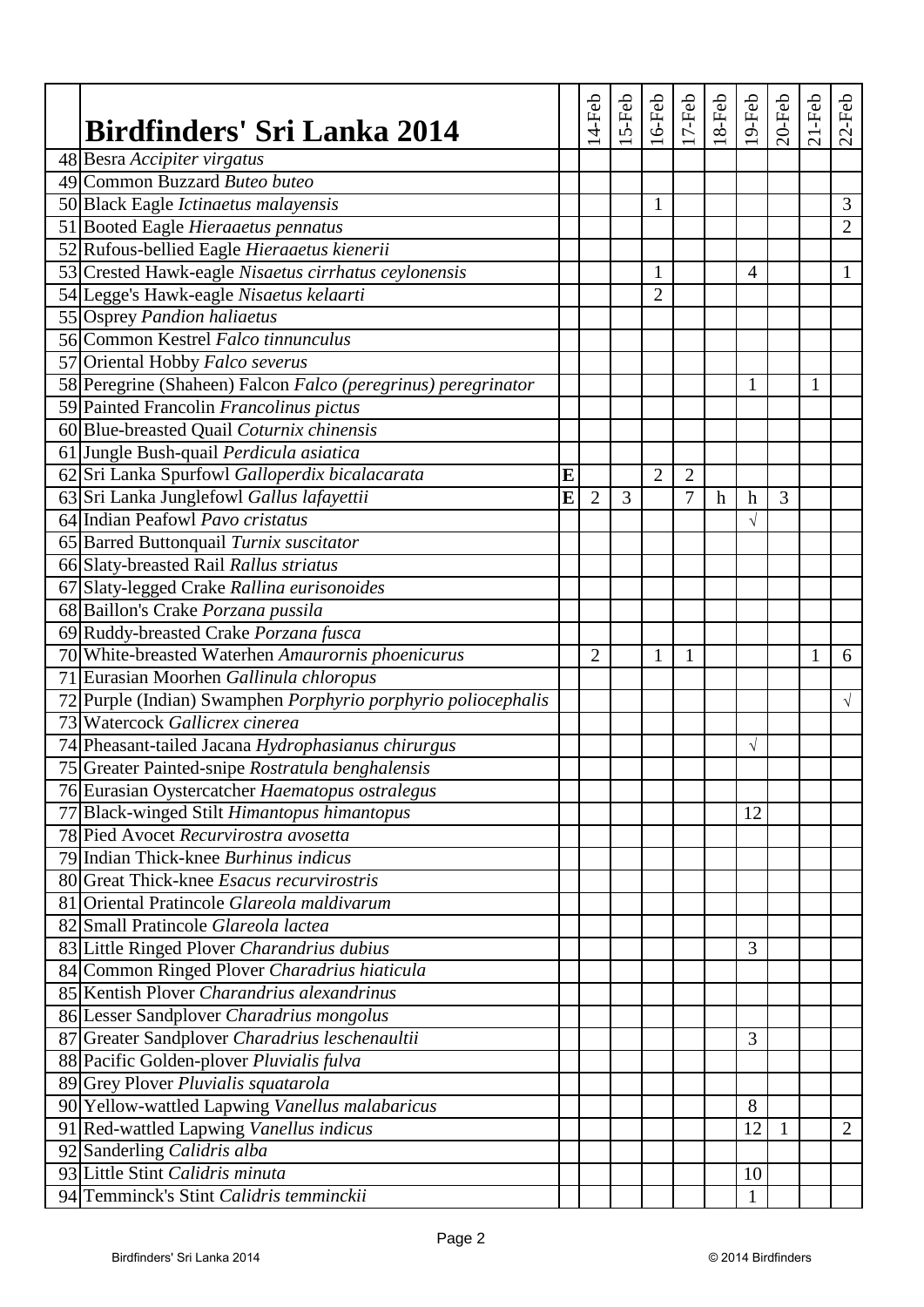| <b>Birdfinders' Sri Lanka 2014</b>                                               |   | 4-Feb     | 5-Feb     | 6-Feb        | $17-Feb$       | 8-Feb          | $19$ -Feb      | $20$ -Feb      | $21-Feb$         | $22-Feb$       |
|----------------------------------------------------------------------------------|---|-----------|-----------|--------------|----------------|----------------|----------------|----------------|------------------|----------------|
| 95 Long-toed Stint Calidris subminuta                                            |   |           |           |              |                |                |                |                |                  |                |
| 96 Curlew Sandpiper Calidris ferruginea                                          |   |           |           |              |                |                |                |                |                  |                |
| 97 Dunlin Calidris alpina                                                        |   |           |           |              |                |                | $\mathbf{1}$   |                |                  |                |
| 98 Broad-billed Sandpiper Limicola falcinellus                                   |   |           |           |              |                |                |                |                |                  |                |
| 99 Ruff Phylomachus pugnax                                                       |   |           |           |              |                |                |                |                |                  |                |
| 100 Jack Snipe Lymnocryptes minimus                                              |   |           |           |              |                |                |                |                |                  |                |
| 101 Common Snipe Gallinago gallinago                                             |   |           |           |              |                |                |                |                |                  |                |
| 102 Pintail Snipe Gallinago stenura                                              |   |           |           |              |                |                |                |                |                  |                |
| 103 Eurasian Woodcock Scolopax rusticola                                         |   |           |           |              |                |                |                |                |                  |                |
| 104 Black-tailed Godwit Limosa limosa                                            |   |           |           |              |                |                |                |                |                  |                |
| 105 Bar-tailed Godwit Limosa lapponica                                           |   |           |           |              |                |                | 1              |                |                  |                |
| 106 Whimbrel Numenius phaeopus                                                   |   |           |           |              |                |                |                |                |                  |                |
| 107 Eurasian Curlew Numenius arquata                                             |   |           |           |              |                |                |                |                |                  |                |
| 108 Common Redshank Tringa totanus                                               |   |           |           |              |                |                | $\mathbf{1}$   |                |                  |                |
| 109 Marsh Sandpiper Tringa stagnatilis                                           |   |           |           |              |                |                | 3              |                |                  |                |
| 110 Common Greenshank Tringa nebularia                                           |   |           |           |              |                |                | $\mathbf{1}$   |                |                  |                |
| 111 Green Sandpiper Tringa ochropus                                              |   |           |           |              |                |                | $\mathbf{1}$   |                |                  |                |
| 112 Wood Sandpiper Tringa glareola                                               |   |           |           |              |                |                | $\mathbf{1}$   |                |                  |                |
| 113 Terek Sandpiper Xenus cinereus                                               |   |           |           |              |                |                |                |                |                  |                |
| 114 Common Sandpiper Actitis hypoleucos                                          |   |           |           |              |                |                | $\overline{2}$ | $\overline{2}$ | $\overline{2}$   |                |
| 115 Ruddy Turnstone Arenaria interpres                                           |   |           |           |              |                |                |                |                |                  |                |
| 116 Red-necked Phalarope Phalaropus lobatus                                      |   |           |           |              |                |                |                |                |                  |                |
| 117 Brown-headed Gull Chroicocephalus brunnicephalus                             |   |           |           |              |                |                |                |                |                  |                |
| 118 Little Tern Sternula albifrons                                               |   |           |           |              |                |                |                |                |                  |                |
| 119 Gull-billed Tern Galochelidon nilotica                                       |   |           |           |              |                |                |                |                |                  |                |
| 120 Caspian Tern Hydroprogne caspia                                              |   |           |           |              |                |                |                |                |                  |                |
| 121 Whiskered Tern Chlidonias hybridus                                           |   |           |           |              |                |                |                |                |                  |                |
| 122 White-winged Tern Chlidonias leucopterus                                     |   |           |           |              |                |                | $\sqrt{}$      |                |                  |                |
|                                                                                  |   |           |           |              |                |                |                |                |                  |                |
| 123 Great Crested Tern Thalasseus bergii                                         |   |           |           |              |                |                |                |                |                  |                |
| 124 Lesser Crested Tern Thalasseus bengalensis<br>125 Common Tern Sterna hirundo |   |           |           |              |                |                |                |                |                  |                |
|                                                                                  |   |           |           |              |                |                |                |                |                  |                |
| 126 Rock Pigeon Columba livia                                                    |   |           | $\sqrt{}$ | $\sqrt{}$    |                |                | $\sqrt{}$      | $\sqrt{}$      | $\sqrt{}$        | $\sqrt{ }$     |
| 127 Sri Lanka Wood-pigeon Columba torringtonii                                   | E |           |           |              | 6              | 1              |                | 1              |                  |                |
| 128 Spotted Dove Streptopelia chinensis                                          |   | $\sqrt{}$ | $\sqrt{}$ | $\sqrt{}$    | V              | $\sqrt{ }$     | $\sqrt{}$      | $\sqrt{}$      | $\overline{2}$   | $\sqrt{ }$     |
| 129 Emerald Dove Chalcophaps indica                                              |   | $\sqrt{}$ | $\sqrt{}$ | $\sqrt{}$    | 3              | $\overline{2}$ |                | $\overline{2}$ |                  |                |
| 130 Orange-breasted Green-pigeon Treron bicincta                                 |   |           |           |              |                |                | 6              |                |                  |                |
| 131 Sri Lanka Green-pigeon Treron pompadora                                      | E | 3         |           |              | $\overline{4}$ |                | $\mathbf{1}$   |                |                  |                |
| 132 Green Imperial-pigeon Ducula aenea                                           |   | $\sqrt{}$ | $\sqrt{}$ | $\sqrt{}$    | $\sqrt{}$      | $\sqrt{ }$     |                |                |                  |                |
| 133 Sri Lanka Hanging-parrot Loriculus beryllinus                                | E | $\sqrt{}$ | $\sqrt{}$ | $\sqrt{}$    | V              | $\sqrt{ }$     |                |                | 1                | $\sqrt{}$      |
| 134 Alexandrine Parakeet Psittacula eupatria                                     |   | 3         |           | $\mathbf{1}$ |                |                | 6              |                | $\overline{2}$   | $\sqrt{}$      |
| 135 Rose-ringed Parakeet Psittacula krameri                                      |   | 12        |           |              |                | c20            | 6              |                |                  | 3              |
| 136 Plum-headed Parakeet Psittacula cyanocephala                                 |   |           | 3         |              |                |                |                |                |                  | $\overline{2}$ |
| 137 Layard's Parakeet Psittacula calthropae                                      | E |           | 6         |              | $c20 10+$      | $\overline{3}$ |                |                | 3                | 5              |
| 138 Pied Cuckoo Clamator jacobinus                                               |   |           |           |              |                |                | 1              |                |                  |                |
| 139 Chestnut-winged Cuckoo Clamator coromandus                                   |   |           |           |              |                |                |                |                |                  |                |
| 140 Common Hawk-cuckoo Cuculus varius                                            |   |           |           | 1            | $\mathbf h$    | h              |                |                | $\boldsymbol{h}$ | h              |
| 141 Indian Cuckoo Cuculus micropterus                                            |   |           |           |              |                |                |                |                |                  |                |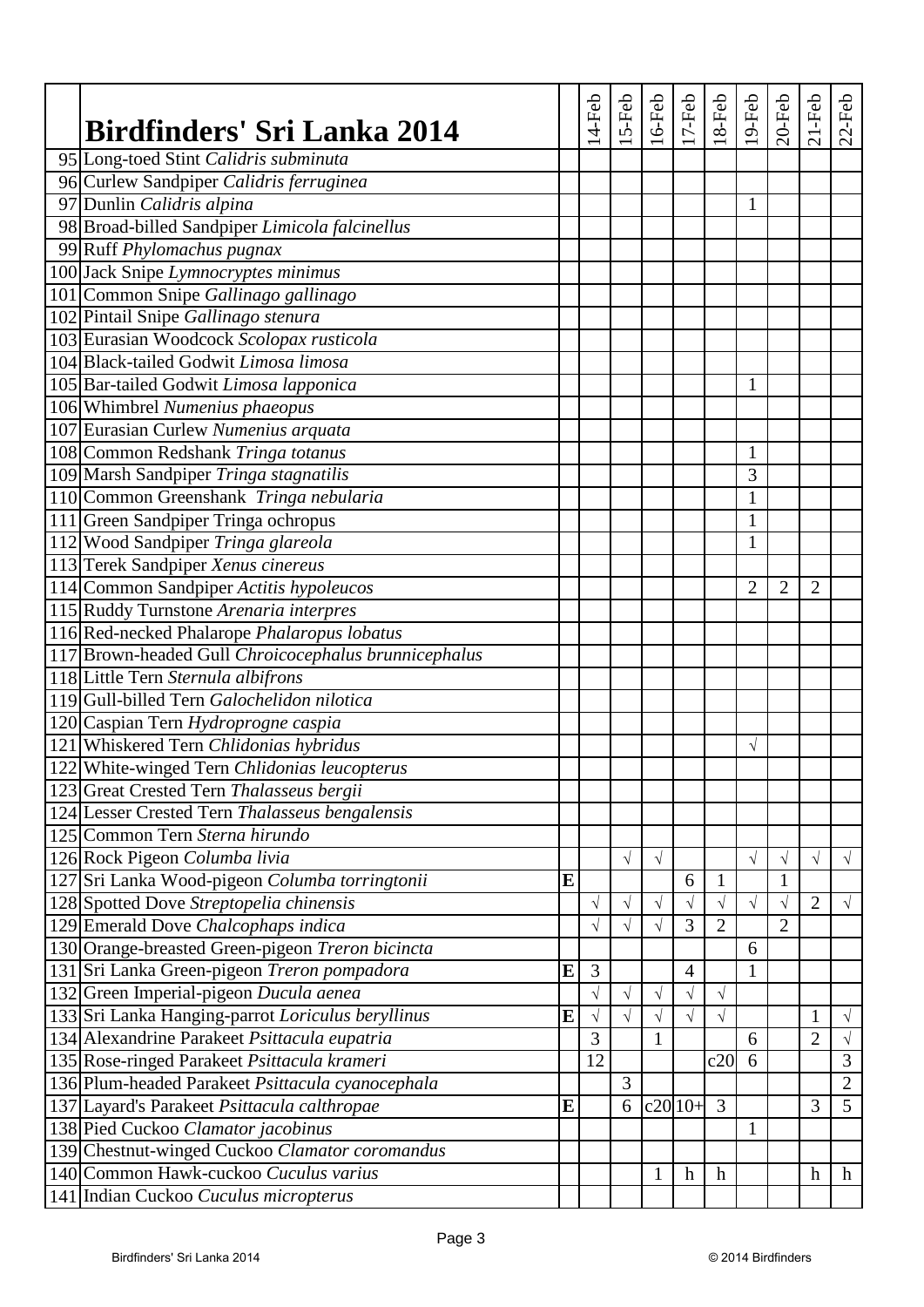| Birdfinders' Sri Lanka 2014                         |           | 4-Feb          | 5-Feb          | $16$ -Feb      | $\frac{1}{7}$ -Feb | $18-Feb$       | $19-Feb$       | $20$ -Feb | $21-Feb$                  | $22-Feb$       |
|-----------------------------------------------------|-----------|----------------|----------------|----------------|--------------------|----------------|----------------|-----------|---------------------------|----------------|
| 142 Lesser Cuckoo Cuculus poliocephalus             |           |                |                |                |                    |                |                |           |                           |                |
| 143 Banded Bay Cuckoo Cacomantis sonneratii         |           |                |                |                |                    |                |                |           |                           |                |
| 144 Grey-bellied Cuckoo Cacomantis passerinus       |           |                |                |                |                    |                |                |           |                           |                |
| 145 Drongo-cuckoo Square-tailed Surniculus lugubris |           |                |                |                |                    |                |                |           |                           |                |
| 146 Asian Koel Eudynamys scolopacea                 |           | 1              | $\mathbf h$    | h              | $\boldsymbol{h}$   |                |                |           | $\boldsymbol{\mathrm{h}}$ | h              |
| 147 Blue-faced Malkoha Rhobdytes viridirostris      |           |                |                |                |                    |                | $\overline{4}$ |           |                           |                |
| 148 Red-faced Malkoha Phaenicophaeus pyrrhocephalus | E         |                |                |                | $\overline{2}$     |                |                |           |                           |                |
| 149 Sirkeer Malkoha Taccocua leschenaultii          |           |                |                |                |                    |                | 1              |           |                           |                |
| 150 Green-billed Coucal Centropus chlororhynchus    | E         |                |                | $\overline{2}$ |                    |                |                |           |                           |                |
| 151 Greater Coucal Centropus sinensis               |           | h              | $\mathbf h$    | $\mathbf{1}$   |                    | 1              |                |           |                           | 2              |
| 152 Barn Owl Tyto alba                              |           |                |                |                |                    |                |                |           |                           |                |
| 153 Sri Lanka Bay-owl Phodilus assimilis            |           |                |                |                |                    |                |                |           |                           |                |
| 154 Indian Scops-owl Otus bakkamoena                |           |                |                |                |                    | $\overline{2}$ |                |           |                           |                |
| 155 Oriental Scops-owl Otus sunia                   |           |                |                |                |                    |                |                |           |                           |                |
| 156 Serendib Scops-owl Otus thilohoffmanni          | E         |                |                |                |                    | 1              |                |           |                           |                |
| 157 Spot-bellied Eagle-owl Bubo nipalensis          |           |                |                |                |                    | $\overline{2}$ |                |           |                           |                |
| 158 Brown Fish-owl Ketupa zeylonensis               |           |                |                |                |                    |                |                |           |                           |                |
| 159 Jungle Owlet Glaucidium radiatum                |           |                |                |                |                    |                |                |           |                           |                |
| 160 Chestnut-backed Owlet Glaucidium castanonotum   | E         | $\mathbf{1}$   |                |                | $\boldsymbol{h}$   |                |                |           |                           |                |
| 161 Brown Boobook Ninox scutulata                   |           |                |                |                |                    |                |                |           |                           |                |
| 162 Brown Wood-owl Strix leptogrammica              |           |                |                |                |                    |                | 1              |           |                           |                |
| 163 Sri Lanka Frogmouth Batrachostomus moniliger    |           |                |                |                |                    |                |                |           |                           |                |
| 164 Indian Nightjar Caprimulgus asiaticus           |           | $\overline{2}$ |                |                | $\overline{2}$     |                |                |           |                           |                |
| 165 Jerdon's Nightjar Caprimilgus atripennis        |           |                |                |                |                    |                |                |           |                           |                |
| 166 Crested Treeswift Hemiprocne coronata           |           | $\overline{4}$ | 6              | $\overline{2}$ |                    | 3              | $\mathbf{1}$   |           |                           |                |
| 167 Indian Swiftlet Collocalia unicolor             |           | $\sqrt{ }$     | $\sqrt{}$      | $\sqrt{ }$     |                    | $\mathbf{1}$   | $\sqrt{ }$     |           | 1                         | $\overline{2}$ |
|                                                     |           | 8              | 3              |                |                    |                |                |           |                           |                |
| 168 Brown-backed Needletail Hirundapus gigantea     |           |                | $\mathbf{1}$   |                |                    |                |                |           |                           |                |
| 169 Alpine Swift Apus melba                         |           |                |                |                |                    |                |                |           |                           |                |
| 170 Little Swift Apus affinis                       |           | $\sqrt{}$      | $\overline{2}$ |                |                    |                |                |           | $\sqrt{}$                 | $\sqrt{}$      |
| 171 Blyth's Swift Apus leuconyx                     |           |                |                |                |                    |                |                |           |                           |                |
| 172 Asian Palm-swift Cypsiurus balasiensis          |           | 5              | $\sqrt{}$      | $\mathbf{2}$   |                    | 6              | $\sqrt{}$      |           |                           | $\sqrt{ }$     |
| 173 Malabar Trogon Harpactes fasciatus              |           | $\overline{2}$ |                |                | 3                  |                |                |           |                           |                |
| 174 Stork-billed Kingfisher Pelargopsis capensis    |           |                |                |                |                    |                |                |           |                           |                |
| 175 White-throated Kingfisher Halcyon smyrnensis    |           | 8              | $\sqrt{}$      | $\sqrt{}$      | $\overline{2}$     | 3              | $\sqrt{}$      |           | 3                         | 3              |
| 176 Black-capped Kingfisher Halcyon pileata         |           |                |                |                |                    |                |                |           |                           |                |
| 177 Common Kingfisher Alcedo atthis                 |           | $\mathbf{1}$   | 1              |                |                    |                | $\overline{2}$ |           |                           |                |
| 178 Blue-eared Kingfisher Alcedo meninting          |           |                |                |                |                    |                |                |           |                           |                |
| 179 Black-backed Dwarf-kingfisher Ceyx erithaca     |           | $\mathbf{1}$   |                |                |                    |                |                |           |                           |                |
| 180 Pied Kingfisher Ceryle rudis                    |           |                |                |                |                    |                | 1              |           |                           |                |
| 181 Green Bee-eater Merops orientalis               |           |                |                |                |                    |                | 20             |           |                           |                |
| 182 Blue-tailed Bee-eater Merops philippinus        |           | 12             | 12             | $\overline{2}$ | 1                  | 6              | 6              | c30       | $\overline{2}$            | $\sqrt{ }$     |
| 183 Chestnut-headed Bee-eater Merops leschenaulti   |           |                | $\overline{4}$ |                |                    |                |                |           | $\overline{2}$            |                |
| 184 Indian Roller Coracias benghalensis             |           |                |                |                |                    |                | 3              |           |                           |                |
| 185 Dollarbird Eurystomus orientalis                |           |                |                |                |                    |                |                |           |                           |                |
| 186 Eurasian Hoopoe Upupa epops                     |           |                |                |                |                    |                |                |           |                           |                |
| 187 Sri Lanka Grey Hornbill Ocyceros gingalensis    | ${\bf E}$ | $\overline{2}$ | 1              |                |                    |                |                |           |                           |                |
| 188 Malabar Pied Hornbill Anthracoceros coronatus   |           |                |                |                |                    |                | c50            |           |                           |                |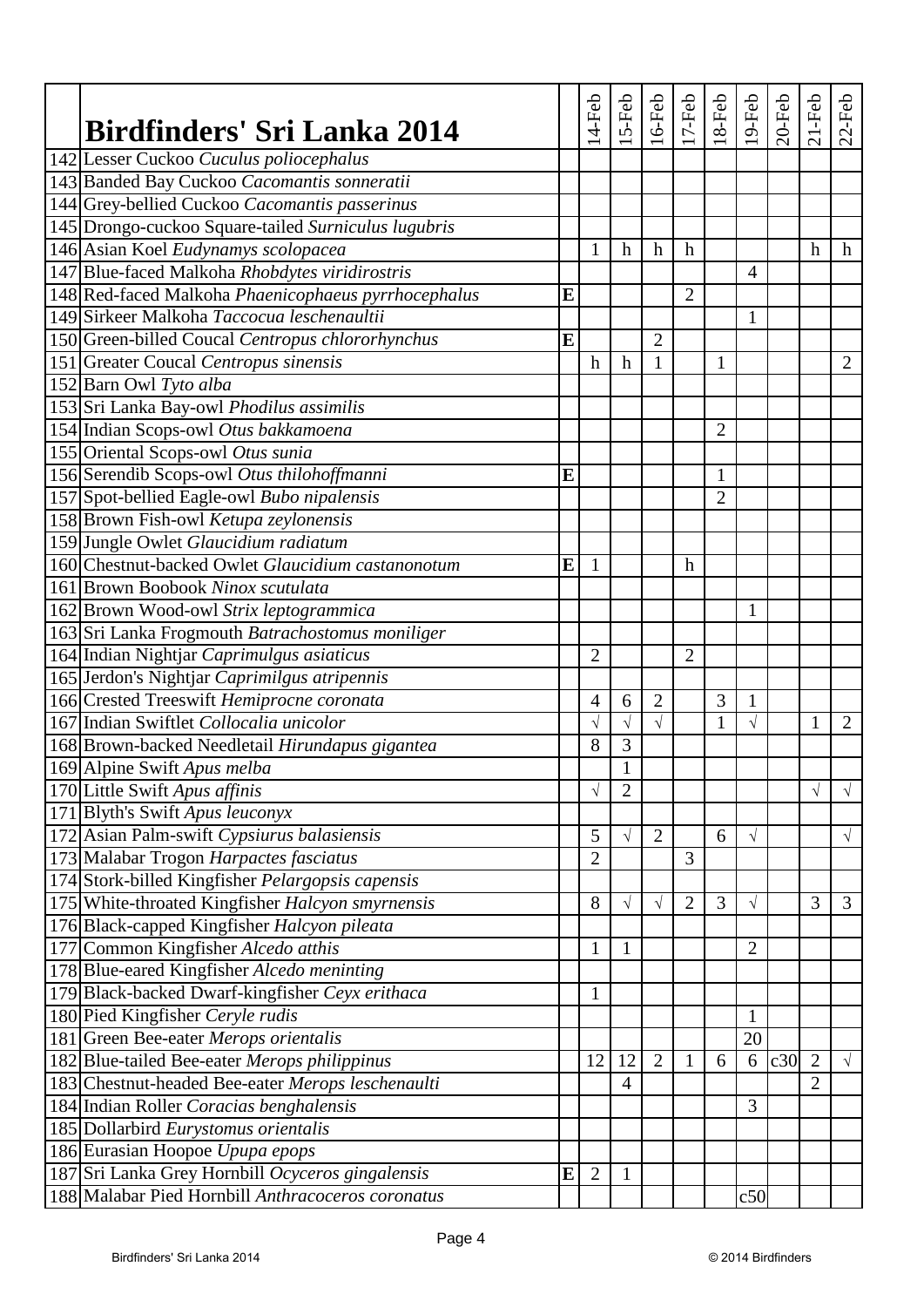| Birdfinders' Sri Lanka 2014                              |   | $14-Feb$       | 5-Feb          | $16-Feb$       | $17-Feb$       | $18-Feb$       | 19-Feb         | $20$ -Feb      | $21-Feb$         | $22-Feb$         |
|----------------------------------------------------------|---|----------------|----------------|----------------|----------------|----------------|----------------|----------------|------------------|------------------|
| 189 Brown-headed Barbet Megalaima zeylanica zeylanica    |   | $\overline{2}$ | $\mathbf{1}$   | $\mathbf{1}$   |                |                | $\overline{2}$ |                |                  | $\overline{4}$   |
| 190 Yellow-fronted Barbet Megalaima flavifrons           | E | $\mathbf{1}$   | 6              | $\overline{4}$ | $\overline{2}$ | 3              | $\overline{2}$ | $\overline{2}$ | $\overline{2}$   | $\overline{2}$   |
| 191 Crimson-fronted Barbet Megalaima rubricapillus       | E | 1              | 1              |                | 1              |                |                |                | $\overline{2}$   | $\overline{2}$   |
| 192 Coppersmith Barbet Megalaima haemocephala indica     |   |                |                |                |                |                | $\overline{2}$ |                |                  |                  |
| 193 Brown-capped Woodpecker Dendrocopus nanus            |   |                |                |                |                |                |                |                |                  |                  |
| 194 Yellow-crowned Woodpecker Dendrocopus mahrattensis   |   |                |                |                |                |                |                |                |                  |                  |
| 195 Rufous Woodpecker Celeus brachyurus                  |   |                |                |                |                |                |                |                |                  |                  |
| 196 Lesser Yellownape Picus chlorolophus                 |   | 1              |                |                |                |                |                |                |                  |                  |
| 197 Streak-throated Woodpecker Picus xanthopygaeus       |   |                |                |                |                |                |                |                |                  |                  |
| 198 Black-rumped Flameback Dinopium benghalense psarodes |   |                | $\mathbf h$    | 1              | $\overline{2}$ |                |                |                |                  | 3                |
| 199 Crimson-backed Flameback Chrysocolaptes stricklandi  | E | $\mathbf{1}$   |                |                |                |                |                |                | 3                |                  |
| 200 White-naped Woodpecker Chrysocolaptes festivus       |   |                |                |                |                |                |                |                |                  |                  |
| 201 Indian Pitta Pitta brachyura                         |   |                | 1              |                |                |                |                |                | $\boldsymbol{h}$ | 1                |
| 202 Jerdon's Bushlark Mirafra affinis                    |   |                |                |                |                |                | $\sqrt{}$      |                |                  |                  |
| 203 Ashy-crowned Sparrow-lark Eremopterix grisea         |   |                |                |                |                |                | 10             |                |                  |                  |
| 204 Oriental Skylark Alauda gulgula                      |   |                |                |                |                |                |                |                |                  |                  |
| 205 Sand Martin Riparia riparia                          |   |                |                |                |                |                |                |                |                  |                  |
| 206 Eurasian Swallow Hirundo rustica                     |   |                |                | $\overline{4}$ |                | $\sqrt{ }$     | $\sqrt{ }$     | $\sqrt{ }$     |                  |                  |
| 207 Hill Swallow Hirundo domicola                        |   |                |                |                |                |                |                | c20            | 6                |                  |
| 208 Sri Lanka Swallow Cecropis hyperythra                | E | $\overline{2}$ | $\sqrt{}$      | $\sqrt{ }$     |                | $\mathbf{1}$   | $\overline{4}$ |                | $\mathbf{1}$     | $\overline{4}$   |
| 209 Richard's Pipit Anthus richardi                      |   |                |                |                |                |                | $\overline{2}$ | 1              |                  |                  |
| 210 Oriental Pipit Anthus rufulus                        |   |                |                | $\mathbf{1}$   |                |                | $\sqrt{}$      | $\overline{2}$ |                  |                  |
| 211 Blyth's Pipit Anthus godlewskii                      |   |                |                |                |                |                |                |                |                  |                  |
| 212 Red-throated Pipit Anthus cervinus                   |   |                |                |                |                |                |                |                |                  |                  |
| 213 Forest Wagtail Dendronathus indicus                  |   |                |                |                |                |                |                | $\overline{4}$ | 2                |                  |
| 214 Yellow Wagtail Motacilla flava                       |   |                |                |                |                |                | 5              |                |                  |                  |
| 215 Grey Wagtail Motacilla cinerea                       |   |                |                |                |                | $\overline{2}$ |                | $\overline{2}$ | 2                |                  |
| 216 White Wagtail Motacilla alba                         |   |                |                |                |                |                |                |                |                  |                  |
| 217 Sri Lanka Woodshrike Tephrodornis affinis            | E |                |                |                |                |                | $\overline{4}$ |                |                  |                  |
| 218 Scarlet Minivet Pericrocotus flammeus                |   | $\overline{4}$ | 3              | $\overline{2}$ | 3              | 3              |                |                |                  |                  |
| 219 Small Minivet Pericrocotus cinnamomeus               |   |                | $\overline{4}$ | $\overline{2}$ |                |                | $\mathbf{1}$   |                |                  | 3                |
| 220 Large Cuckooshrike Coracina macei                    |   |                |                |                |                |                |                |                |                  |                  |
| 221 Black-headed Cuckooshrike Lalage melanoptera         |   |                |                | $\mathbf{1}$   |                |                |                |                |                  |                  |
| 222 Bar-winged Flycatcher-shrike Hemipus picatus         |   |                | $\overline{4}$ |                | $\overline{2}$ |                | $\mathbf{1}$   |                |                  | $\overline{2}$   |
| 223 Black-capped Bulbul Pycnonotus melanicterus          | E |                | $\mathbf{1}$   | $\mathbf{1}$   | $\overline{4}$ |                |                |                |                  |                  |
| 224 Red-vented Bulbul Pycnonotus cafer                   |   | $\sqrt{ }$     | $\sqrt{}$      | $\sqrt{}$      | $\sqrt{}$      | $\sqrt{ }$     | $\sqrt{}$      | $\sqrt{}$      | $\sqrt{}$        | $\sqrt{}$        |
| 225 Yellow-eared Bulbul Pycnonotus penicillatus          | E |                |                |                |                |                |                | $\sqrt{}$      |                  |                  |
| 226 White-browed Bulbul Pycnonotus luteolus              |   |                | $\mathbf{1}$   | $\overline{4}$ | $\mathbf 1$    | $\mathbf{1}$   |                |                |                  | $\mathbf{1}$     |
| 227 Yellow-browed Bulbul Hypsipetes indicus              |   | 6              | 6              | 6              | $\sqrt{}$      | $\overline{2}$ |                |                | 1                | $\overline{2}$   |
| 228 Square-tailed Bulbul Hypsipetes ganeesa              |   | $\sqrt{}$      | $\sqrt{}$      | $\sqrt{}$      | V              | $\sqrt{ }$     |                |                |                  | $\overline{2}$   |
| 229 Jerdon's Leafbird Chloropsis jerdoni                 |   |                |                |                |                |                |                |                |                  | $\overline{2}$   |
| 230 Golden-fronted Leafbird Chloropsis aurifrons         |   |                | $\overline{2}$ | 3              |                |                |                |                |                  |                  |
| 231 Common Iora Aegithinia tiphia                        |   | 3              |                |                | 1              |                | $\overline{2}$ |                |                  | $\overline{2}$   |
| 232 Indian Blue Robin Larvivora brunea                   |   |                |                |                | 1              |                |                |                |                  | $\boldsymbol{h}$ |
| 233 Oriental Magpie-robin Copsychus saularis             |   | $\overline{2}$ | $\overline{4}$ | 6              | 6              | 6              | $\mathbf{2}$   | $\sqrt{}$      | $\sqrt{}$        | $\sqrt{ }$       |
| 234 White-rumped Shama Copsychus malabarichus            |   |                |                |                |                |                |                |                | $\overline{2}$   |                  |
| 235 Pied Bushchat Saxicola caprata                       |   |                |                |                |                |                | $\overline{2}$ | 12             | $\mathbf{1}$     |                  |
|                                                          |   |                |                |                |                |                |                |                |                  |                  |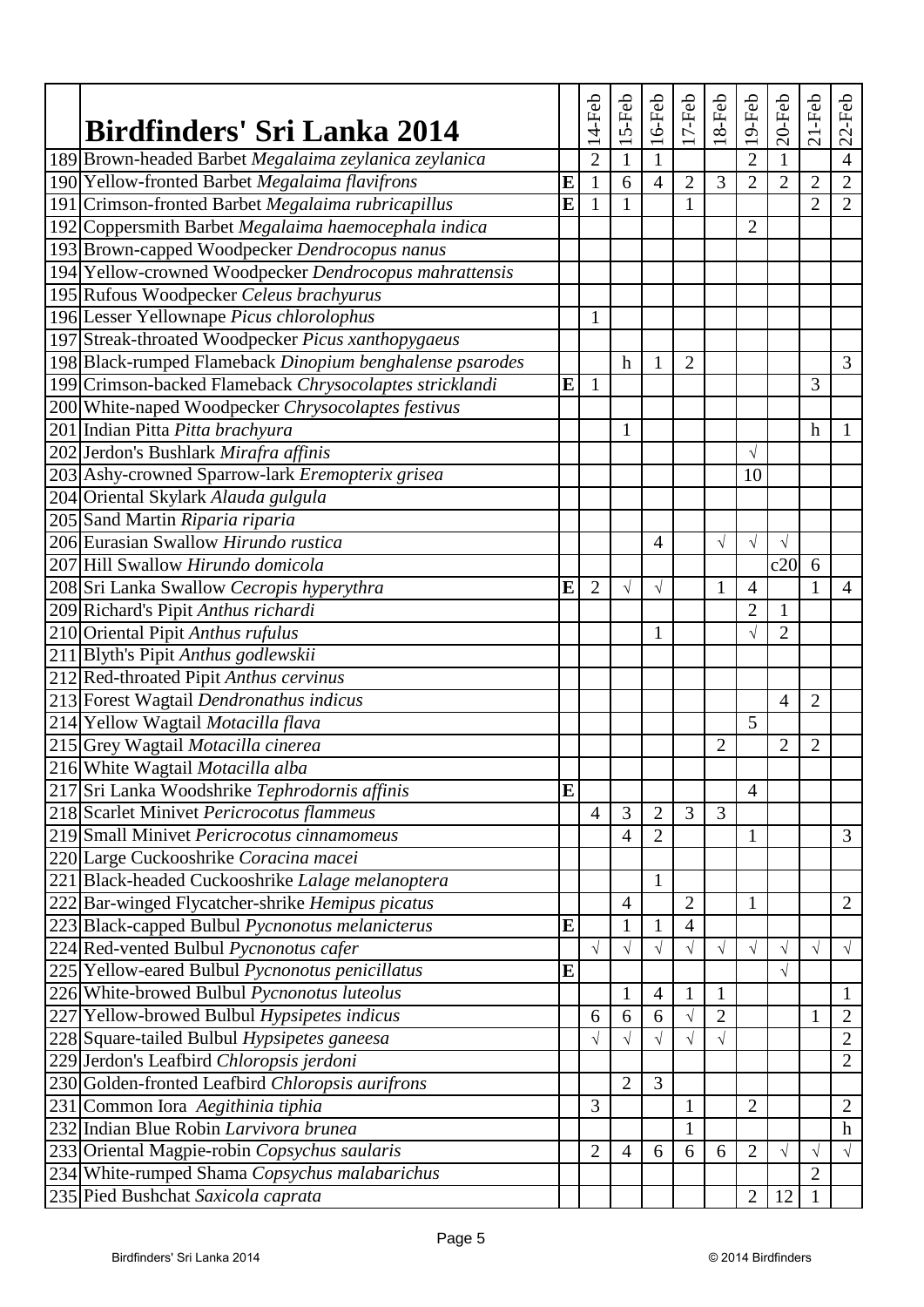| 236 Indian Robin Saxicoloides fulicata<br>12<br>10<br>237 Blue Rock-thrush Monticola solitarius<br>238 Sri Lanka Whistling-thrush Myiophoneus blighi<br>E<br>$\overline{2}$<br>239 Pied Thrush Geokichla wardii<br>$\mathbf{1}$<br>1<br>240 Orange-headed Thrush Geokichla citrina<br>241 Spot-winged Thrush Geokichla spiloptera<br>E<br>$\mathbf{1}$<br>1<br>242 Scaly Thrush Zoothera dauma imbricata<br>1<br>243 Indian Blackbird Turdus simillimus kinnisi<br>1<br>4<br>1<br>244 Sri Lanka Bush-warbler Elaphrornis pallisery<br>3<br>E<br>245 Zitting Cisticola Cisticola juncidis<br>3<br>$\overline{4}$<br>246 Grey-breasted Prinia Prinia hodgsonii<br>247 Plain Prinia Prinia inornata<br>$\overline{4}$<br>$\overline{4}$<br>248 Ashy Prinia Prinia socialis<br>$\overline{2}$<br>$\overline{2}$<br>1<br>6<br>$\overline{2}$<br>249 Jungle Prinia Prinia sylvatica<br>$\overline{2}$<br>250 Common Tailorbird Orthotomus sutorius sutorius<br>$\overline{2}$<br>$\mathbf h$<br>$\overline{4}$<br>$\overline{4}$<br>1<br>251 Blyth's Reed-warbler Acrocephalus dumetorum<br>1<br>1<br>1<br>$\mathbf h$<br>$\overline{4}$<br>252 Clamorous Reed-warbler Acrocephalus stentoreus<br>253 Green Warbler Phylloscopus nitidus<br>254 Greenish Warbler Phylloscopus trochiloides<br>255 Large-billed Leaf-warbler Phylloscopus magnirostris<br>$\overline{2}$<br>1<br>1<br>1<br>256 Tickell's Blue-flycatcher Cyornis tickelliae<br>$\overline{2}$<br>$\mathbf h$<br>257 Dull-blue Flycatcher Eumyias sordida<br>E<br>7<br>258 Brown-breasted Flycatcher Muscicapa muttui<br>$\mathbf{1}$<br>$\mathbf{1}$<br>$\mathbf{1}$<br>$\mathbf{1}$<br>259 Asian Brown Flycatcher Muscicapa daurica<br>$\overline{2}$<br>$\mathbf{1}$<br>1<br>1<br>260 Kashmir Flycatcher Ficedula subrubra<br>$\mathbf{1}$<br>1<br>261 Grey-headed Canary-flycatcher Culicicapa ceylonensis<br>$\mathbf{1}$<br>262 White-browed Fantail Rhipidura aureola<br>$\overline{2}$<br>1<br>263 Black-naped Monarch Hypothymis azurea<br>1<br>1<br>264 Asian Paradise-flycatcher Terpsiphone paradisi<br>$\overline{2}$<br>$\overline{2}$<br>265 Brown-capped Babbler Pellornium fuscocapillum<br>6<br>E<br>266 Sri Lanka Scimitar-babbler Pomatorhinus melanurus<br>E<br>$\overline{2}$<br>5<br>$\boldsymbol{h}$<br>$\overline{4}$<br>$\overline{3}$<br>267 Tawny-bellied Babbler Dumetia hyperythra<br>5<br>$\mathbf{1}$<br>268 Dark-fronted Babbler Rhopocichla atriceps<br>6<br>$\overline{2}$<br>$\overline{4}$<br>269 Yellow-eyed Babbler Chrysomma sinense<br>$\overline{2}$<br>270 Orange-billed Babbler Turdoides rufescens<br>E<br>$\sqrt{}$<br>$\overline{4}$<br>6<br>$\sqrt{ }$<br>V<br>271 Yellow-billed Babbler Turdoides affinis<br>$\sqrt{}$<br>$\sqrt{}$<br>$\sqrt{}$<br>$\sqrt{}$<br>$\sqrt{}$<br>$\sqrt{}$<br>$\sqrt{}$<br>272 Ashy-headed Laughingthrush Garrulax cinereifrons<br>12<br>E<br>273 Cinereous Tit Parus cinereous mahrattarum<br>3<br>$\overline{2}$<br>$\boldsymbol{h}$<br>8<br>274 Velvet-fronted Nuthatch Sitta frontalis<br>$\overline{2}$<br>$\overline{2}$<br>2<br>$\overline{4}$<br>$\overline{2}$<br>$\overline{2}$<br>3<br>$\overline{2}$<br>275 Purple-rumped Sunbird Nectarinia zeylonica<br>6<br>$\sqrt{}$<br>276 Long-billed Sunbird Nectarinia lotenia<br>$\overline{2}$<br>1<br>1<br>277 Purple Sunbird Nectarinia asiatica<br>$\overline{2}$<br>$\mathbf{1}$<br>$\mathbf{1}$<br>$\mathbf{1}$<br>278 Thick-billed Flowerpecker Dicaeum agile<br>279 White-throated Flowerpecker Dicaeum vincens<br>$\overline{2}$<br>E<br>6<br>6<br>280 Pale-billed Flowerpecker Dicaeum erythrorhynchos<br>$\overline{4}$<br>$\overline{2}$<br>$\mathbf{1}$<br>$\mathbf{1}$<br>1<br>1<br>281 Oriental White-eye Zosterops palpebrosa<br>3<br>3<br>3<br>$\overline{2}$<br>10<br>$\mathbf{1}$<br>V<br>3<br>282 Sri Lanka White-eye Zosterops ceylonensis<br>E | Birdfinders' Sri Lanka 2014 | 4-Feb | 5-Feb | $16-Feb$ | $17-Feb$ | $18-Feb$ | $19$ -Feb | $20$ -Feb | $21-Feb$ | $22-Feb$ |
|-----------------------------------------------------------------------------------------------------------------------------------------------------------------------------------------------------------------------------------------------------------------------------------------------------------------------------------------------------------------------------------------------------------------------------------------------------------------------------------------------------------------------------------------------------------------------------------------------------------------------------------------------------------------------------------------------------------------------------------------------------------------------------------------------------------------------------------------------------------------------------------------------------------------------------------------------------------------------------------------------------------------------------------------------------------------------------------------------------------------------------------------------------------------------------------------------------------------------------------------------------------------------------------------------------------------------------------------------------------------------------------------------------------------------------------------------------------------------------------------------------------------------------------------------------------------------------------------------------------------------------------------------------------------------------------------------------------------------------------------------------------------------------------------------------------------------------------------------------------------------------------------------------------------------------------------------------------------------------------------------------------------------------------------------------------------------------------------------------------------------------------------------------------------------------------------------------------------------------------------------------------------------------------------------------------------------------------------------------------------------------------------------------------------------------------------------------------------------------------------------------------------------------------------------------------------------------------------------------------------------------------------------------------------------------------------------------------------------------------------------------------------------------------------------------------------------------------------------------------------------------------------------------------------------------------------------------------------------------------------------------------------------------------------------------------------------------------------------------------------------------------------------------------------------------------------------------------------------------------------------------------------------------------------------------------------------------------------------------------------------------------------------------------------------------------------------------------------------------------------------------------------------------------------------------------------------------------------------------------------------------------------------------------------------------------------------------------------------------------------------------------------------------------------------------------------------------------------------------------------|-----------------------------|-------|-------|----------|----------|----------|-----------|-----------|----------|----------|
|                                                                                                                                                                                                                                                                                                                                                                                                                                                                                                                                                                                                                                                                                                                                                                                                                                                                                                                                                                                                                                                                                                                                                                                                                                                                                                                                                                                                                                                                                                                                                                                                                                                                                                                                                                                                                                                                                                                                                                                                                                                                                                                                                                                                                                                                                                                                                                                                                                                                                                                                                                                                                                                                                                                                                                                                                                                                                                                                                                                                                                                                                                                                                                                                                                                                                                                                                                                                                                                                                                                                                                                                                                                                                                                                                                                                                                                                 |                             |       |       |          |          |          |           |           |          |          |
|                                                                                                                                                                                                                                                                                                                                                                                                                                                                                                                                                                                                                                                                                                                                                                                                                                                                                                                                                                                                                                                                                                                                                                                                                                                                                                                                                                                                                                                                                                                                                                                                                                                                                                                                                                                                                                                                                                                                                                                                                                                                                                                                                                                                                                                                                                                                                                                                                                                                                                                                                                                                                                                                                                                                                                                                                                                                                                                                                                                                                                                                                                                                                                                                                                                                                                                                                                                                                                                                                                                                                                                                                                                                                                                                                                                                                                                                 |                             |       |       |          |          |          |           |           |          |          |
|                                                                                                                                                                                                                                                                                                                                                                                                                                                                                                                                                                                                                                                                                                                                                                                                                                                                                                                                                                                                                                                                                                                                                                                                                                                                                                                                                                                                                                                                                                                                                                                                                                                                                                                                                                                                                                                                                                                                                                                                                                                                                                                                                                                                                                                                                                                                                                                                                                                                                                                                                                                                                                                                                                                                                                                                                                                                                                                                                                                                                                                                                                                                                                                                                                                                                                                                                                                                                                                                                                                                                                                                                                                                                                                                                                                                                                                                 |                             |       |       |          |          |          |           |           |          |          |
|                                                                                                                                                                                                                                                                                                                                                                                                                                                                                                                                                                                                                                                                                                                                                                                                                                                                                                                                                                                                                                                                                                                                                                                                                                                                                                                                                                                                                                                                                                                                                                                                                                                                                                                                                                                                                                                                                                                                                                                                                                                                                                                                                                                                                                                                                                                                                                                                                                                                                                                                                                                                                                                                                                                                                                                                                                                                                                                                                                                                                                                                                                                                                                                                                                                                                                                                                                                                                                                                                                                                                                                                                                                                                                                                                                                                                                                                 |                             |       |       |          |          |          |           |           |          |          |
|                                                                                                                                                                                                                                                                                                                                                                                                                                                                                                                                                                                                                                                                                                                                                                                                                                                                                                                                                                                                                                                                                                                                                                                                                                                                                                                                                                                                                                                                                                                                                                                                                                                                                                                                                                                                                                                                                                                                                                                                                                                                                                                                                                                                                                                                                                                                                                                                                                                                                                                                                                                                                                                                                                                                                                                                                                                                                                                                                                                                                                                                                                                                                                                                                                                                                                                                                                                                                                                                                                                                                                                                                                                                                                                                                                                                                                                                 |                             |       |       |          |          |          |           |           |          |          |
|                                                                                                                                                                                                                                                                                                                                                                                                                                                                                                                                                                                                                                                                                                                                                                                                                                                                                                                                                                                                                                                                                                                                                                                                                                                                                                                                                                                                                                                                                                                                                                                                                                                                                                                                                                                                                                                                                                                                                                                                                                                                                                                                                                                                                                                                                                                                                                                                                                                                                                                                                                                                                                                                                                                                                                                                                                                                                                                                                                                                                                                                                                                                                                                                                                                                                                                                                                                                                                                                                                                                                                                                                                                                                                                                                                                                                                                                 |                             |       |       |          |          |          |           |           |          |          |
|                                                                                                                                                                                                                                                                                                                                                                                                                                                                                                                                                                                                                                                                                                                                                                                                                                                                                                                                                                                                                                                                                                                                                                                                                                                                                                                                                                                                                                                                                                                                                                                                                                                                                                                                                                                                                                                                                                                                                                                                                                                                                                                                                                                                                                                                                                                                                                                                                                                                                                                                                                                                                                                                                                                                                                                                                                                                                                                                                                                                                                                                                                                                                                                                                                                                                                                                                                                                                                                                                                                                                                                                                                                                                                                                                                                                                                                                 |                             |       |       |          |          |          |           |           |          |          |
|                                                                                                                                                                                                                                                                                                                                                                                                                                                                                                                                                                                                                                                                                                                                                                                                                                                                                                                                                                                                                                                                                                                                                                                                                                                                                                                                                                                                                                                                                                                                                                                                                                                                                                                                                                                                                                                                                                                                                                                                                                                                                                                                                                                                                                                                                                                                                                                                                                                                                                                                                                                                                                                                                                                                                                                                                                                                                                                                                                                                                                                                                                                                                                                                                                                                                                                                                                                                                                                                                                                                                                                                                                                                                                                                                                                                                                                                 |                             |       |       |          |          |          |           |           |          |          |
|                                                                                                                                                                                                                                                                                                                                                                                                                                                                                                                                                                                                                                                                                                                                                                                                                                                                                                                                                                                                                                                                                                                                                                                                                                                                                                                                                                                                                                                                                                                                                                                                                                                                                                                                                                                                                                                                                                                                                                                                                                                                                                                                                                                                                                                                                                                                                                                                                                                                                                                                                                                                                                                                                                                                                                                                                                                                                                                                                                                                                                                                                                                                                                                                                                                                                                                                                                                                                                                                                                                                                                                                                                                                                                                                                                                                                                                                 |                             |       |       |          |          |          |           |           |          |          |
|                                                                                                                                                                                                                                                                                                                                                                                                                                                                                                                                                                                                                                                                                                                                                                                                                                                                                                                                                                                                                                                                                                                                                                                                                                                                                                                                                                                                                                                                                                                                                                                                                                                                                                                                                                                                                                                                                                                                                                                                                                                                                                                                                                                                                                                                                                                                                                                                                                                                                                                                                                                                                                                                                                                                                                                                                                                                                                                                                                                                                                                                                                                                                                                                                                                                                                                                                                                                                                                                                                                                                                                                                                                                                                                                                                                                                                                                 |                             |       |       |          |          |          |           |           |          |          |
|                                                                                                                                                                                                                                                                                                                                                                                                                                                                                                                                                                                                                                                                                                                                                                                                                                                                                                                                                                                                                                                                                                                                                                                                                                                                                                                                                                                                                                                                                                                                                                                                                                                                                                                                                                                                                                                                                                                                                                                                                                                                                                                                                                                                                                                                                                                                                                                                                                                                                                                                                                                                                                                                                                                                                                                                                                                                                                                                                                                                                                                                                                                                                                                                                                                                                                                                                                                                                                                                                                                                                                                                                                                                                                                                                                                                                                                                 |                             |       |       |          |          |          |           |           |          |          |
|                                                                                                                                                                                                                                                                                                                                                                                                                                                                                                                                                                                                                                                                                                                                                                                                                                                                                                                                                                                                                                                                                                                                                                                                                                                                                                                                                                                                                                                                                                                                                                                                                                                                                                                                                                                                                                                                                                                                                                                                                                                                                                                                                                                                                                                                                                                                                                                                                                                                                                                                                                                                                                                                                                                                                                                                                                                                                                                                                                                                                                                                                                                                                                                                                                                                                                                                                                                                                                                                                                                                                                                                                                                                                                                                                                                                                                                                 |                             |       |       |          |          |          |           |           |          |          |
|                                                                                                                                                                                                                                                                                                                                                                                                                                                                                                                                                                                                                                                                                                                                                                                                                                                                                                                                                                                                                                                                                                                                                                                                                                                                                                                                                                                                                                                                                                                                                                                                                                                                                                                                                                                                                                                                                                                                                                                                                                                                                                                                                                                                                                                                                                                                                                                                                                                                                                                                                                                                                                                                                                                                                                                                                                                                                                                                                                                                                                                                                                                                                                                                                                                                                                                                                                                                                                                                                                                                                                                                                                                                                                                                                                                                                                                                 |                             |       |       |          |          |          |           |           |          |          |
|                                                                                                                                                                                                                                                                                                                                                                                                                                                                                                                                                                                                                                                                                                                                                                                                                                                                                                                                                                                                                                                                                                                                                                                                                                                                                                                                                                                                                                                                                                                                                                                                                                                                                                                                                                                                                                                                                                                                                                                                                                                                                                                                                                                                                                                                                                                                                                                                                                                                                                                                                                                                                                                                                                                                                                                                                                                                                                                                                                                                                                                                                                                                                                                                                                                                                                                                                                                                                                                                                                                                                                                                                                                                                                                                                                                                                                                                 |                             |       |       |          |          |          |           |           |          |          |
|                                                                                                                                                                                                                                                                                                                                                                                                                                                                                                                                                                                                                                                                                                                                                                                                                                                                                                                                                                                                                                                                                                                                                                                                                                                                                                                                                                                                                                                                                                                                                                                                                                                                                                                                                                                                                                                                                                                                                                                                                                                                                                                                                                                                                                                                                                                                                                                                                                                                                                                                                                                                                                                                                                                                                                                                                                                                                                                                                                                                                                                                                                                                                                                                                                                                                                                                                                                                                                                                                                                                                                                                                                                                                                                                                                                                                                                                 |                             |       |       |          |          |          |           |           |          |          |
|                                                                                                                                                                                                                                                                                                                                                                                                                                                                                                                                                                                                                                                                                                                                                                                                                                                                                                                                                                                                                                                                                                                                                                                                                                                                                                                                                                                                                                                                                                                                                                                                                                                                                                                                                                                                                                                                                                                                                                                                                                                                                                                                                                                                                                                                                                                                                                                                                                                                                                                                                                                                                                                                                                                                                                                                                                                                                                                                                                                                                                                                                                                                                                                                                                                                                                                                                                                                                                                                                                                                                                                                                                                                                                                                                                                                                                                                 |                             |       |       |          |          |          |           |           |          |          |
|                                                                                                                                                                                                                                                                                                                                                                                                                                                                                                                                                                                                                                                                                                                                                                                                                                                                                                                                                                                                                                                                                                                                                                                                                                                                                                                                                                                                                                                                                                                                                                                                                                                                                                                                                                                                                                                                                                                                                                                                                                                                                                                                                                                                                                                                                                                                                                                                                                                                                                                                                                                                                                                                                                                                                                                                                                                                                                                                                                                                                                                                                                                                                                                                                                                                                                                                                                                                                                                                                                                                                                                                                                                                                                                                                                                                                                                                 |                             |       |       |          |          |          |           |           |          |          |
|                                                                                                                                                                                                                                                                                                                                                                                                                                                                                                                                                                                                                                                                                                                                                                                                                                                                                                                                                                                                                                                                                                                                                                                                                                                                                                                                                                                                                                                                                                                                                                                                                                                                                                                                                                                                                                                                                                                                                                                                                                                                                                                                                                                                                                                                                                                                                                                                                                                                                                                                                                                                                                                                                                                                                                                                                                                                                                                                                                                                                                                                                                                                                                                                                                                                                                                                                                                                                                                                                                                                                                                                                                                                                                                                                                                                                                                                 |                             |       |       |          |          |          |           |           |          |          |
|                                                                                                                                                                                                                                                                                                                                                                                                                                                                                                                                                                                                                                                                                                                                                                                                                                                                                                                                                                                                                                                                                                                                                                                                                                                                                                                                                                                                                                                                                                                                                                                                                                                                                                                                                                                                                                                                                                                                                                                                                                                                                                                                                                                                                                                                                                                                                                                                                                                                                                                                                                                                                                                                                                                                                                                                                                                                                                                                                                                                                                                                                                                                                                                                                                                                                                                                                                                                                                                                                                                                                                                                                                                                                                                                                                                                                                                                 |                             |       |       |          |          |          |           |           |          |          |
|                                                                                                                                                                                                                                                                                                                                                                                                                                                                                                                                                                                                                                                                                                                                                                                                                                                                                                                                                                                                                                                                                                                                                                                                                                                                                                                                                                                                                                                                                                                                                                                                                                                                                                                                                                                                                                                                                                                                                                                                                                                                                                                                                                                                                                                                                                                                                                                                                                                                                                                                                                                                                                                                                                                                                                                                                                                                                                                                                                                                                                                                                                                                                                                                                                                                                                                                                                                                                                                                                                                                                                                                                                                                                                                                                                                                                                                                 |                             |       |       |          |          |          |           |           |          |          |
|                                                                                                                                                                                                                                                                                                                                                                                                                                                                                                                                                                                                                                                                                                                                                                                                                                                                                                                                                                                                                                                                                                                                                                                                                                                                                                                                                                                                                                                                                                                                                                                                                                                                                                                                                                                                                                                                                                                                                                                                                                                                                                                                                                                                                                                                                                                                                                                                                                                                                                                                                                                                                                                                                                                                                                                                                                                                                                                                                                                                                                                                                                                                                                                                                                                                                                                                                                                                                                                                                                                                                                                                                                                                                                                                                                                                                                                                 |                             |       |       |          |          |          |           |           |          |          |
|                                                                                                                                                                                                                                                                                                                                                                                                                                                                                                                                                                                                                                                                                                                                                                                                                                                                                                                                                                                                                                                                                                                                                                                                                                                                                                                                                                                                                                                                                                                                                                                                                                                                                                                                                                                                                                                                                                                                                                                                                                                                                                                                                                                                                                                                                                                                                                                                                                                                                                                                                                                                                                                                                                                                                                                                                                                                                                                                                                                                                                                                                                                                                                                                                                                                                                                                                                                                                                                                                                                                                                                                                                                                                                                                                                                                                                                                 |                             |       |       |          |          |          |           |           |          |          |
|                                                                                                                                                                                                                                                                                                                                                                                                                                                                                                                                                                                                                                                                                                                                                                                                                                                                                                                                                                                                                                                                                                                                                                                                                                                                                                                                                                                                                                                                                                                                                                                                                                                                                                                                                                                                                                                                                                                                                                                                                                                                                                                                                                                                                                                                                                                                                                                                                                                                                                                                                                                                                                                                                                                                                                                                                                                                                                                                                                                                                                                                                                                                                                                                                                                                                                                                                                                                                                                                                                                                                                                                                                                                                                                                                                                                                                                                 |                             |       |       |          |          |          |           |           |          |          |
|                                                                                                                                                                                                                                                                                                                                                                                                                                                                                                                                                                                                                                                                                                                                                                                                                                                                                                                                                                                                                                                                                                                                                                                                                                                                                                                                                                                                                                                                                                                                                                                                                                                                                                                                                                                                                                                                                                                                                                                                                                                                                                                                                                                                                                                                                                                                                                                                                                                                                                                                                                                                                                                                                                                                                                                                                                                                                                                                                                                                                                                                                                                                                                                                                                                                                                                                                                                                                                                                                                                                                                                                                                                                                                                                                                                                                                                                 |                             |       |       |          |          |          |           |           |          |          |
|                                                                                                                                                                                                                                                                                                                                                                                                                                                                                                                                                                                                                                                                                                                                                                                                                                                                                                                                                                                                                                                                                                                                                                                                                                                                                                                                                                                                                                                                                                                                                                                                                                                                                                                                                                                                                                                                                                                                                                                                                                                                                                                                                                                                                                                                                                                                                                                                                                                                                                                                                                                                                                                                                                                                                                                                                                                                                                                                                                                                                                                                                                                                                                                                                                                                                                                                                                                                                                                                                                                                                                                                                                                                                                                                                                                                                                                                 |                             |       |       |          |          |          |           |           |          |          |
|                                                                                                                                                                                                                                                                                                                                                                                                                                                                                                                                                                                                                                                                                                                                                                                                                                                                                                                                                                                                                                                                                                                                                                                                                                                                                                                                                                                                                                                                                                                                                                                                                                                                                                                                                                                                                                                                                                                                                                                                                                                                                                                                                                                                                                                                                                                                                                                                                                                                                                                                                                                                                                                                                                                                                                                                                                                                                                                                                                                                                                                                                                                                                                                                                                                                                                                                                                                                                                                                                                                                                                                                                                                                                                                                                                                                                                                                 |                             |       |       |          |          |          |           |           |          |          |
|                                                                                                                                                                                                                                                                                                                                                                                                                                                                                                                                                                                                                                                                                                                                                                                                                                                                                                                                                                                                                                                                                                                                                                                                                                                                                                                                                                                                                                                                                                                                                                                                                                                                                                                                                                                                                                                                                                                                                                                                                                                                                                                                                                                                                                                                                                                                                                                                                                                                                                                                                                                                                                                                                                                                                                                                                                                                                                                                                                                                                                                                                                                                                                                                                                                                                                                                                                                                                                                                                                                                                                                                                                                                                                                                                                                                                                                                 |                             |       |       |          |          |          |           |           |          |          |
|                                                                                                                                                                                                                                                                                                                                                                                                                                                                                                                                                                                                                                                                                                                                                                                                                                                                                                                                                                                                                                                                                                                                                                                                                                                                                                                                                                                                                                                                                                                                                                                                                                                                                                                                                                                                                                                                                                                                                                                                                                                                                                                                                                                                                                                                                                                                                                                                                                                                                                                                                                                                                                                                                                                                                                                                                                                                                                                                                                                                                                                                                                                                                                                                                                                                                                                                                                                                                                                                                                                                                                                                                                                                                                                                                                                                                                                                 |                             |       |       |          |          |          |           |           |          |          |
|                                                                                                                                                                                                                                                                                                                                                                                                                                                                                                                                                                                                                                                                                                                                                                                                                                                                                                                                                                                                                                                                                                                                                                                                                                                                                                                                                                                                                                                                                                                                                                                                                                                                                                                                                                                                                                                                                                                                                                                                                                                                                                                                                                                                                                                                                                                                                                                                                                                                                                                                                                                                                                                                                                                                                                                                                                                                                                                                                                                                                                                                                                                                                                                                                                                                                                                                                                                                                                                                                                                                                                                                                                                                                                                                                                                                                                                                 |                             |       |       |          |          |          |           |           |          |          |
|                                                                                                                                                                                                                                                                                                                                                                                                                                                                                                                                                                                                                                                                                                                                                                                                                                                                                                                                                                                                                                                                                                                                                                                                                                                                                                                                                                                                                                                                                                                                                                                                                                                                                                                                                                                                                                                                                                                                                                                                                                                                                                                                                                                                                                                                                                                                                                                                                                                                                                                                                                                                                                                                                                                                                                                                                                                                                                                                                                                                                                                                                                                                                                                                                                                                                                                                                                                                                                                                                                                                                                                                                                                                                                                                                                                                                                                                 |                             |       |       |          |          |          |           |           |          |          |
|                                                                                                                                                                                                                                                                                                                                                                                                                                                                                                                                                                                                                                                                                                                                                                                                                                                                                                                                                                                                                                                                                                                                                                                                                                                                                                                                                                                                                                                                                                                                                                                                                                                                                                                                                                                                                                                                                                                                                                                                                                                                                                                                                                                                                                                                                                                                                                                                                                                                                                                                                                                                                                                                                                                                                                                                                                                                                                                                                                                                                                                                                                                                                                                                                                                                                                                                                                                                                                                                                                                                                                                                                                                                                                                                                                                                                                                                 |                             |       |       |          |          |          |           |           |          |          |
|                                                                                                                                                                                                                                                                                                                                                                                                                                                                                                                                                                                                                                                                                                                                                                                                                                                                                                                                                                                                                                                                                                                                                                                                                                                                                                                                                                                                                                                                                                                                                                                                                                                                                                                                                                                                                                                                                                                                                                                                                                                                                                                                                                                                                                                                                                                                                                                                                                                                                                                                                                                                                                                                                                                                                                                                                                                                                                                                                                                                                                                                                                                                                                                                                                                                                                                                                                                                                                                                                                                                                                                                                                                                                                                                                                                                                                                                 |                             |       |       |          |          |          |           |           |          |          |
|                                                                                                                                                                                                                                                                                                                                                                                                                                                                                                                                                                                                                                                                                                                                                                                                                                                                                                                                                                                                                                                                                                                                                                                                                                                                                                                                                                                                                                                                                                                                                                                                                                                                                                                                                                                                                                                                                                                                                                                                                                                                                                                                                                                                                                                                                                                                                                                                                                                                                                                                                                                                                                                                                                                                                                                                                                                                                                                                                                                                                                                                                                                                                                                                                                                                                                                                                                                                                                                                                                                                                                                                                                                                                                                                                                                                                                                                 |                             |       |       |          |          |          |           |           |          |          |
|                                                                                                                                                                                                                                                                                                                                                                                                                                                                                                                                                                                                                                                                                                                                                                                                                                                                                                                                                                                                                                                                                                                                                                                                                                                                                                                                                                                                                                                                                                                                                                                                                                                                                                                                                                                                                                                                                                                                                                                                                                                                                                                                                                                                                                                                                                                                                                                                                                                                                                                                                                                                                                                                                                                                                                                                                                                                                                                                                                                                                                                                                                                                                                                                                                                                                                                                                                                                                                                                                                                                                                                                                                                                                                                                                                                                                                                                 |                             |       |       |          |          |          |           |           |          |          |
|                                                                                                                                                                                                                                                                                                                                                                                                                                                                                                                                                                                                                                                                                                                                                                                                                                                                                                                                                                                                                                                                                                                                                                                                                                                                                                                                                                                                                                                                                                                                                                                                                                                                                                                                                                                                                                                                                                                                                                                                                                                                                                                                                                                                                                                                                                                                                                                                                                                                                                                                                                                                                                                                                                                                                                                                                                                                                                                                                                                                                                                                                                                                                                                                                                                                                                                                                                                                                                                                                                                                                                                                                                                                                                                                                                                                                                                                 |                             |       |       |          |          |          |           |           |          |          |
|                                                                                                                                                                                                                                                                                                                                                                                                                                                                                                                                                                                                                                                                                                                                                                                                                                                                                                                                                                                                                                                                                                                                                                                                                                                                                                                                                                                                                                                                                                                                                                                                                                                                                                                                                                                                                                                                                                                                                                                                                                                                                                                                                                                                                                                                                                                                                                                                                                                                                                                                                                                                                                                                                                                                                                                                                                                                                                                                                                                                                                                                                                                                                                                                                                                                                                                                                                                                                                                                                                                                                                                                                                                                                                                                                                                                                                                                 |                             |       |       |          |          |          |           |           |          |          |
|                                                                                                                                                                                                                                                                                                                                                                                                                                                                                                                                                                                                                                                                                                                                                                                                                                                                                                                                                                                                                                                                                                                                                                                                                                                                                                                                                                                                                                                                                                                                                                                                                                                                                                                                                                                                                                                                                                                                                                                                                                                                                                                                                                                                                                                                                                                                                                                                                                                                                                                                                                                                                                                                                                                                                                                                                                                                                                                                                                                                                                                                                                                                                                                                                                                                                                                                                                                                                                                                                                                                                                                                                                                                                                                                                                                                                                                                 |                             |       |       |          |          |          |           |           |          |          |
|                                                                                                                                                                                                                                                                                                                                                                                                                                                                                                                                                                                                                                                                                                                                                                                                                                                                                                                                                                                                                                                                                                                                                                                                                                                                                                                                                                                                                                                                                                                                                                                                                                                                                                                                                                                                                                                                                                                                                                                                                                                                                                                                                                                                                                                                                                                                                                                                                                                                                                                                                                                                                                                                                                                                                                                                                                                                                                                                                                                                                                                                                                                                                                                                                                                                                                                                                                                                                                                                                                                                                                                                                                                                                                                                                                                                                                                                 |                             |       |       |          |          |          |           |           |          |          |
|                                                                                                                                                                                                                                                                                                                                                                                                                                                                                                                                                                                                                                                                                                                                                                                                                                                                                                                                                                                                                                                                                                                                                                                                                                                                                                                                                                                                                                                                                                                                                                                                                                                                                                                                                                                                                                                                                                                                                                                                                                                                                                                                                                                                                                                                                                                                                                                                                                                                                                                                                                                                                                                                                                                                                                                                                                                                                                                                                                                                                                                                                                                                                                                                                                                                                                                                                                                                                                                                                                                                                                                                                                                                                                                                                                                                                                                                 |                             |       |       |          |          |          |           |           |          |          |
|                                                                                                                                                                                                                                                                                                                                                                                                                                                                                                                                                                                                                                                                                                                                                                                                                                                                                                                                                                                                                                                                                                                                                                                                                                                                                                                                                                                                                                                                                                                                                                                                                                                                                                                                                                                                                                                                                                                                                                                                                                                                                                                                                                                                                                                                                                                                                                                                                                                                                                                                                                                                                                                                                                                                                                                                                                                                                                                                                                                                                                                                                                                                                                                                                                                                                                                                                                                                                                                                                                                                                                                                                                                                                                                                                                                                                                                                 |                             |       |       |          |          |          |           |           |          |          |
|                                                                                                                                                                                                                                                                                                                                                                                                                                                                                                                                                                                                                                                                                                                                                                                                                                                                                                                                                                                                                                                                                                                                                                                                                                                                                                                                                                                                                                                                                                                                                                                                                                                                                                                                                                                                                                                                                                                                                                                                                                                                                                                                                                                                                                                                                                                                                                                                                                                                                                                                                                                                                                                                                                                                                                                                                                                                                                                                                                                                                                                                                                                                                                                                                                                                                                                                                                                                                                                                                                                                                                                                                                                                                                                                                                                                                                                                 |                             |       |       |          |          |          |           |           |          |          |
|                                                                                                                                                                                                                                                                                                                                                                                                                                                                                                                                                                                                                                                                                                                                                                                                                                                                                                                                                                                                                                                                                                                                                                                                                                                                                                                                                                                                                                                                                                                                                                                                                                                                                                                                                                                                                                                                                                                                                                                                                                                                                                                                                                                                                                                                                                                                                                                                                                                                                                                                                                                                                                                                                                                                                                                                                                                                                                                                                                                                                                                                                                                                                                                                                                                                                                                                                                                                                                                                                                                                                                                                                                                                                                                                                                                                                                                                 |                             |       |       |          |          |          |           |           |          |          |
|                                                                                                                                                                                                                                                                                                                                                                                                                                                                                                                                                                                                                                                                                                                                                                                                                                                                                                                                                                                                                                                                                                                                                                                                                                                                                                                                                                                                                                                                                                                                                                                                                                                                                                                                                                                                                                                                                                                                                                                                                                                                                                                                                                                                                                                                                                                                                                                                                                                                                                                                                                                                                                                                                                                                                                                                                                                                                                                                                                                                                                                                                                                                                                                                                                                                                                                                                                                                                                                                                                                                                                                                                                                                                                                                                                                                                                                                 |                             |       |       |          |          |          |           |           |          |          |
|                                                                                                                                                                                                                                                                                                                                                                                                                                                                                                                                                                                                                                                                                                                                                                                                                                                                                                                                                                                                                                                                                                                                                                                                                                                                                                                                                                                                                                                                                                                                                                                                                                                                                                                                                                                                                                                                                                                                                                                                                                                                                                                                                                                                                                                                                                                                                                                                                                                                                                                                                                                                                                                                                                                                                                                                                                                                                                                                                                                                                                                                                                                                                                                                                                                                                                                                                                                                                                                                                                                                                                                                                                                                                                                                                                                                                                                                 |                             |       |       |          |          |          |           |           |          |          |
|                                                                                                                                                                                                                                                                                                                                                                                                                                                                                                                                                                                                                                                                                                                                                                                                                                                                                                                                                                                                                                                                                                                                                                                                                                                                                                                                                                                                                                                                                                                                                                                                                                                                                                                                                                                                                                                                                                                                                                                                                                                                                                                                                                                                                                                                                                                                                                                                                                                                                                                                                                                                                                                                                                                                                                                                                                                                                                                                                                                                                                                                                                                                                                                                                                                                                                                                                                                                                                                                                                                                                                                                                                                                                                                                                                                                                                                                 |                             |       |       |          |          |          |           |           |          |          |
|                                                                                                                                                                                                                                                                                                                                                                                                                                                                                                                                                                                                                                                                                                                                                                                                                                                                                                                                                                                                                                                                                                                                                                                                                                                                                                                                                                                                                                                                                                                                                                                                                                                                                                                                                                                                                                                                                                                                                                                                                                                                                                                                                                                                                                                                                                                                                                                                                                                                                                                                                                                                                                                                                                                                                                                                                                                                                                                                                                                                                                                                                                                                                                                                                                                                                                                                                                                                                                                                                                                                                                                                                                                                                                                                                                                                                                                                 |                             |       |       |          |          |          |           |           |          |          |
|                                                                                                                                                                                                                                                                                                                                                                                                                                                                                                                                                                                                                                                                                                                                                                                                                                                                                                                                                                                                                                                                                                                                                                                                                                                                                                                                                                                                                                                                                                                                                                                                                                                                                                                                                                                                                                                                                                                                                                                                                                                                                                                                                                                                                                                                                                                                                                                                                                                                                                                                                                                                                                                                                                                                                                                                                                                                                                                                                                                                                                                                                                                                                                                                                                                                                                                                                                                                                                                                                                                                                                                                                                                                                                                                                                                                                                                                 |                             |       |       |          |          |          |           |           |          |          |